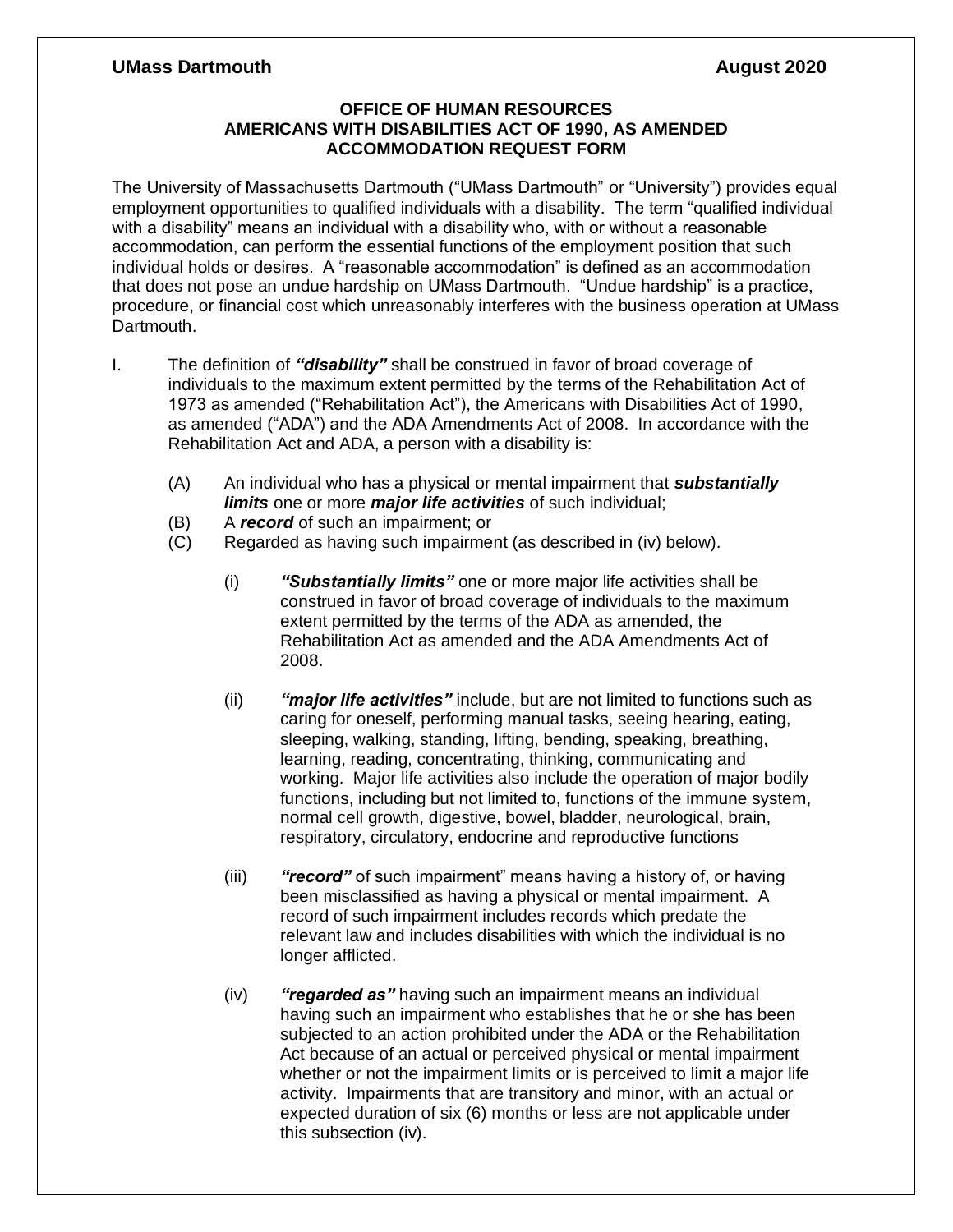## **UMass Dartmouth August 2020**

The definition of *"disability"* must be construed in accordance with all of the following:

- 1. An impairment that substantially limits one major life activity need not limit other major life activities in order to be considered a disability;
- 2. An impairment that is episodic or in remission is a disability if it would substantially limit a major life activity when activity;
- 3. The determination of whether an impairment substantially limits a major life activity shall be made without regard to the ameliorative effects of mitigating measures *(in other words without the improved effects of measures taken to relieve the impairment)* such as:
	- (i) Medication, medical supplies, equipment, or appliances, low-vision devices (which do not include ordinary eyeglasses or contact lenses), prosthetics including limbs and devices, hearing aids, and cochlear implants or other implantable hearing devices, mobility devices, or oxygen therapy equipment and supplies. "Ordinary eyeglasses or contact lenses" means devices that magnify, enhance, or otherwise augment a visual image.
	- (ii) Use of assistive technology;
	- (iii) Reasonable accommodations or auxiliary aids or services; or
	- (iv) Learned behavioral or adaptive neurological modifications.

To request a reasonable accommodation at UMass Dartmouth, complete this form and press "Submit Form." Your request will be e-mailed directly to the Office of Human Resources. A meeting will be scheduled to discuss the appropriate next steps. As an alternative, you may print out, sign, date and return the PDF version of this form to:

> **Office of Human Resources Foster Administration Building, Room 213 Phone: 508-999-8060 Fax: 508-999-8869**